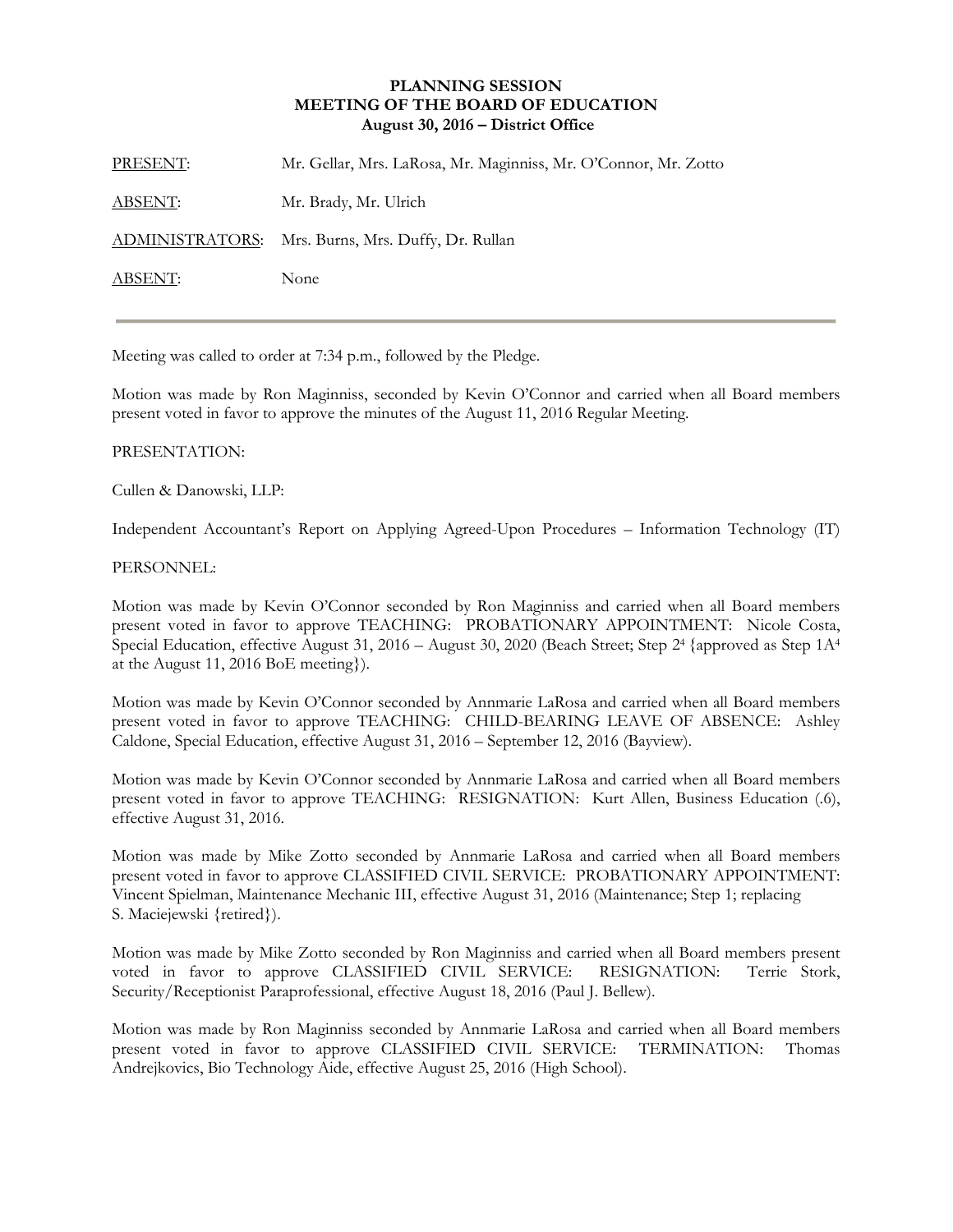Motion was made by Kevin O'Connor seconded by Annmarie LaRosa and carried when all Board members present voted in favor to approve CLASSIFIED CIVIL SERVICE: SUBSTITUTE FOOD SERVICE WORKER (\$10.75 per hour): \*Ruth Mosquera, effective August 31, 2016.

Motion was made by Ron Maginniss seconded by Annmarie LaRosa and carried when all Board members present voted in favor to approve CLASSIFIED CIVIL SERVICE: SUBSTITUTE GUARD (\$21.00 per hour): Douglas Kenah, effective August 31, 2016.

Motion was made by Kevin O'Connor seconded by Annmarie LaRosa and carried when all Board members present voted in favor to approve CLASSIFIED CIVIL SERVICE: SUBSTITUTE CLERK TYPIST (\$12.00 per hour): Elizabeth DaSilva, effective August 31, 2016.

Motion was made by Kevin O'Connor seconded by Ron Maginniss and carried when all Board members present voted in favor to approve CLASSIFIED CIVIL SERVICE: CHANGE IN STATUS: Christine Mott, Security/Receptionist Para, effective August 31, 2016 (Paul J. Bellew; Step 4; change from Cafeteria Aide).

Motion was made by Annmarie LaRosa seconded by Kevin O'Connor and carried when all Board members present voted in favor to approve OTHER: ALTERNATIVE SCHOOL INSTRUCTORS 2016-2017:

| Brian Cameron, Physical Education   | .5 section/full year |
|-------------------------------------|----------------------|
| Aron Chizik, Social Studies         | 1 section/full year  |
| Nicole Cifelli, Public Speaking     | 1 section/full year  |
| Brian Daniels, Science              | 1 section/full year  |
| Amanda Eichen, Counselor            | 1 section/full year  |
| James Grover, Mathematics           | 2 sections/full year |
| Michael Hazelton, Social Studies    | 1 section/full year  |
| Richard Ippoliti, English           | 2 sections/full year |
| Edward Jablonski, Social Studies    | 1 section/full year  |
| Wendy Loddigs, Counselor            | 1 section/full year  |
| Dennis Montalto, Special Education  | 1 section/full year  |
| Joseph Nicolosi, Physical Education | .5 section/full year |
| Eric Rao, Social Studies            | 1 section/full year  |
| Teresa Stecker, Psychologist        | 1 section/full year  |
| Ashley Szoyka, Science              | 1 section/full year  |
| Paul Vecchione, English             | 1 section/full year  |
| Anthony Yuli, Health                | 1 section/full year  |

Motion was made by Mike Zotto seconded by Kevin O'Connor and carried when all Board members present voted in favor to approve OTHER: AUDITORIUM TECHNICIANS 2016-2017 (School Functions - \$85 per event; Rental Functions - \$60 per hour): Bruce Bockstruck.

Motion was made by Kevin O'Connor seconded by Ron Maginniss and carried when all Board members present voted in favor to approve OTHER: FALL 2016 HIGH SCHOOL COACHES: FOOTBALL: Thomas Woodburn, Varsity/J.V. Volunteer Coach.

Motion was made by Annmarie LaRosa seconded by Kevin O'Connor and carried when all Board members present voted in favor to approve OTHER: FALL 2016 MIDDLE SCHOOL COACHES: FOOTBALL: Charles (Kevin) Osburn, Assistant Beach Coach.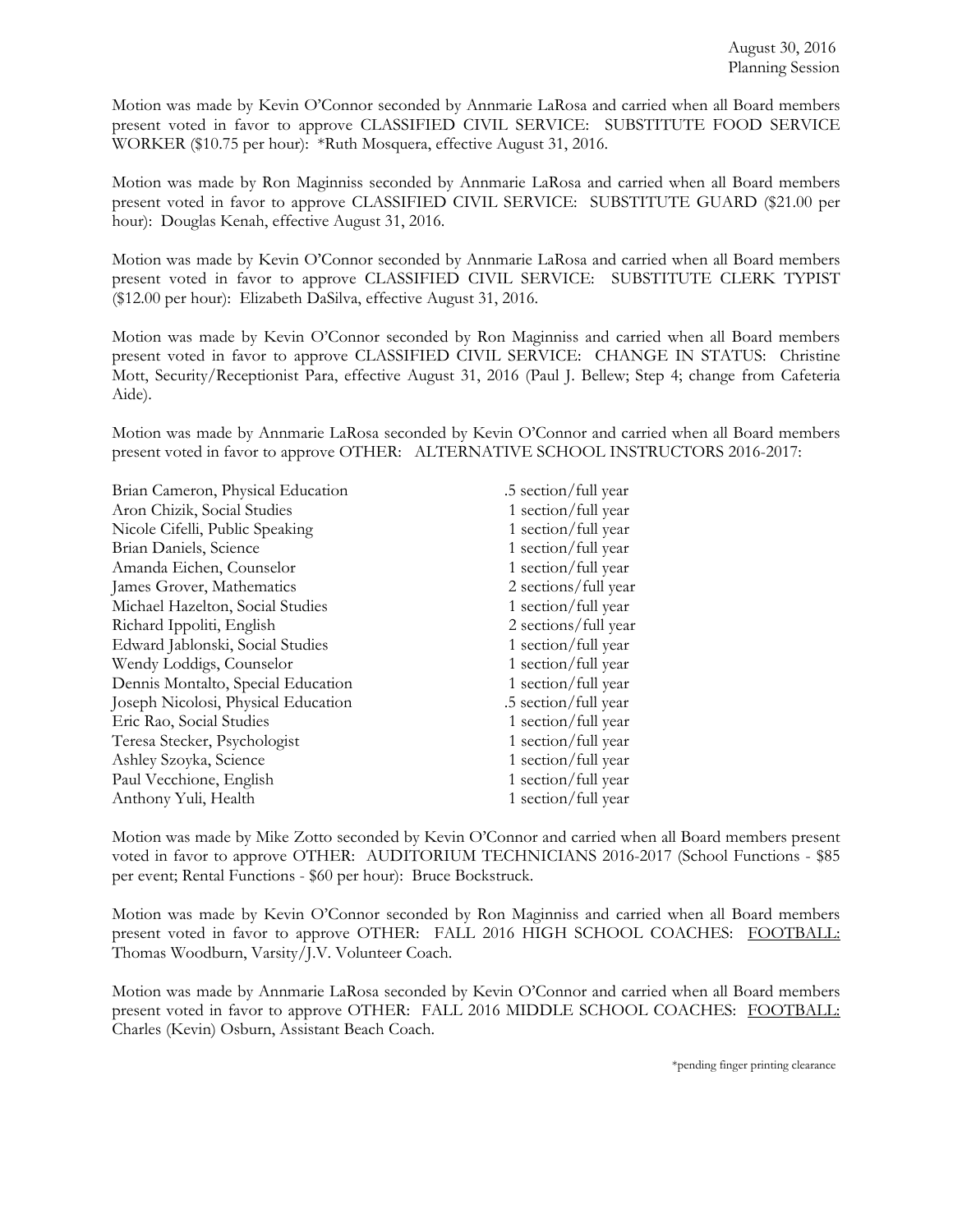Motion was made by Kevin O'Connor seconded by Annmarie LaRosa and carried when all Board members present voted in favor to approve OTHER: SUBSTITUTE TEACHERS (\$115 per diem): Jason Black, effective August 31, 2016; Michele Boss, effective August 31, 2016; Christina Buttigieg, effective August 31, 2016; Marisa Caliguri, effective August 31, 2016; Sarah Camhi, effective August 31, 2016; Matthew Candemeres, effective August 31, 2016; Carly Damm, effective August 31, 2016; Ryan DiPaola, effective August 31, 2016; Erin Gorey, effective August 31, 2016; Kenia Guevara-Moreira, effective August 31, 2016; Jeanne Heinsman, effective August 31, 2016; Christopher Massimillo, effective August 31, 2016; Arlene Murphy, effective August 31, 2016; Deanna Nikirk, effective August 31, 2016; Evelyn Ramos, effective August 31, 2016; Haley Sabella, effective August 31, 2016; Michael Troche, effective August 31, 2016; Diane Troiano, effective August 31, 2016; Alysha Walker, effective August 31, 2016.

Motion was made by Annmarie LaRosa seconded by Kevin O'Connor and carried when all Board members present voted in favor to approve OTHER: SUBSTITUTE TEACHING ASSISTANTS (\$85 per diem): Marisa Caliguri, effective August 31, 2016; Sarah Camhi, effective August 31, 2016; Matthew Candemeres, effective August 31, 2016; Ryan DiPaola, effective August 31, 2016; Jeanne Heinsman, effective August 31, 2016; Christopher Massimillo, effective August 31, 2016; Bonnie Rabin, effective August 31, 2016; Haley Sabella, effective August 31, 2016; Alysha Walker, effective August 31, 2016.

Motion was made by Kevin O'Connor seconded by Annmarie LaRosa and carried when all Board members present voted in favor to approve OTHER: HOMEBOUND INSTRUCTORS (\$30 per hour): Marisa Caliguri, effective August 31, 2016; Sarah Camhi, effective August 31, 2016; Ryan DiPaola, effective August 31, 2016; Erin Gorey, effective August 31, 2016; Kenia Guevara-Moreira, effective August 31, 2016; Deanna Nikirk, effective August 31, 2016; Nicole Parisi, effective August 31, 2016; Bonnie Rabin, effective August 31, 2016; Haley Sabella, effective August 31, 2016; Alysha Walker, effective August 31, 2016.

Motion was made by Kevin O'Connor seconded by Annmarie LaRosa and carried when all Board members present voted in favor to approve OTHER: REPORT CARD REVISION PROGRAM 2016: Karen Desz.

Motion was made by Kevin O'Connor seconded by Ron Maginniss and carried when all Board members present voted in favor to approve OTHER: REGENTS REVIEW PROGRAM 2016: Tara Annunziata, Lauren Brady, Nancy Yost, Kathleen Scrivani, Linda Tong.

Motion was made by Kevin O'Connor, seconded by Ron Maginniss and carried when all Board members present voted in favor to adjourn to Executive Session at 8:14 p.m. for the purpose of discussing personnel, negotiations, and/or litigation.

Meeting reconvened at 8:29 p.m. on motion by Annmarie LaRosa, seconded by Ron Maginniss and carried when all Board members present voted in favor

Motion was made by Ron Maginniss seconded by Annmarie LaRosa and carried when all Board members present voted in favor to approve Attendance Waiver - Student A.

Motion was made by Ron Maginniss seconded by Annmarie LaRosa and carried when all Board members present voted in favor to approve Attendance Waiver - Student B.

Motion was made by Kevin O'Connor seconded by Mike Zotto and carried when all Board members present voted in favor to approve Smart Schools Investment Plan – SSIP Phase 1.

Motion was made by Ron Maginniss seconded by Kevin O'Connor and carried when all Board members present voted in favor to approve Statewide Roofing, Inc. - Change Order No. 1 {Manetuck and Paul J. Bellew} - \$36,375.11.